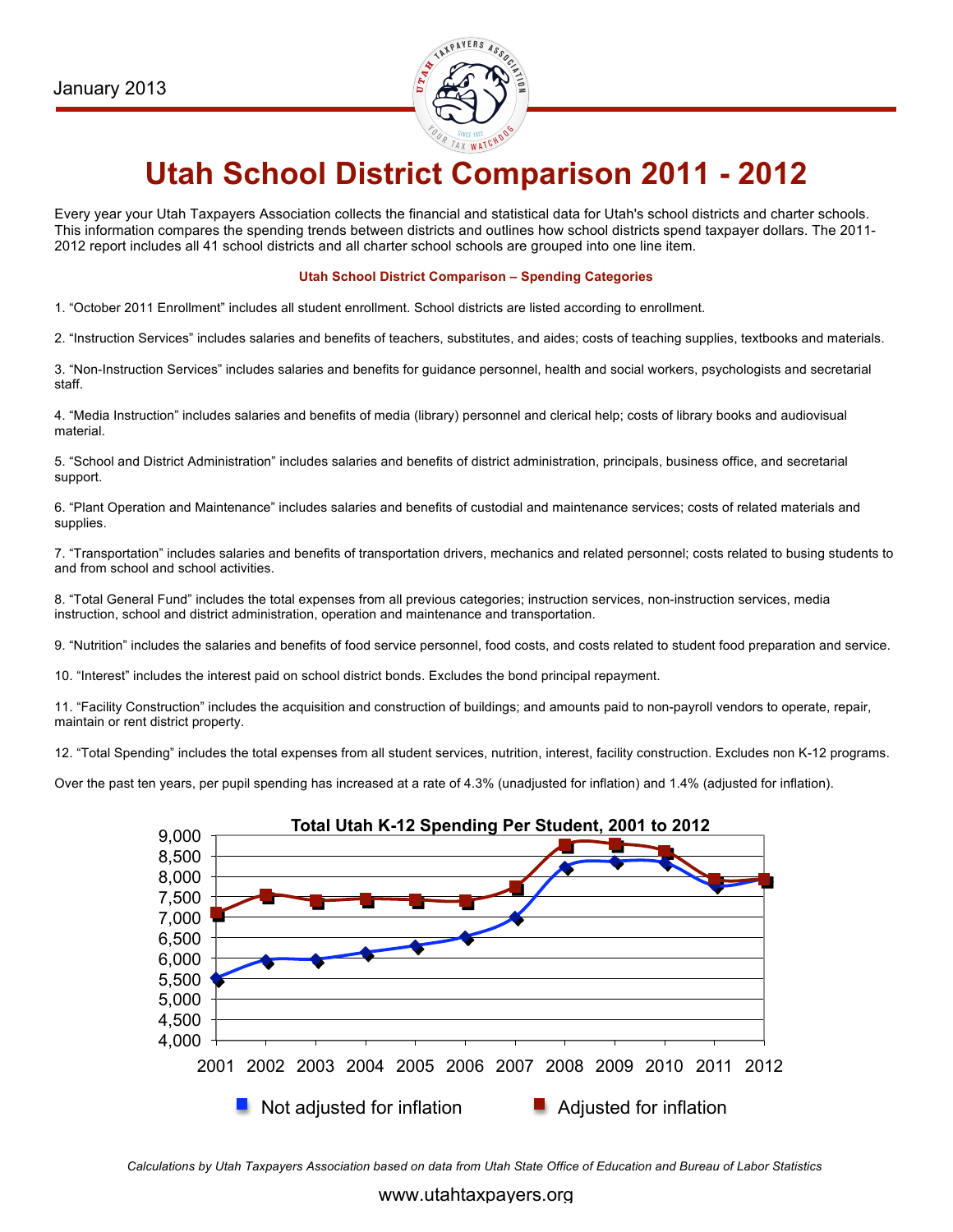| $\overline{A}$              | В              | C                   | D           | E                 | F         | G                       | H          | - 1        | J                     | ĸ                    |                | М            | N               | O                | P                            | Q               | R        | S          | T                  | U                    | $\vee$               | W               |                         |
|-----------------------------|----------------|---------------------|-------------|-------------------|-----------|-------------------------|------------|------------|-----------------------|----------------------|----------------|--------------|-----------------|------------------|------------------------------|-----------------|----------|------------|--------------------|----------------------|----------------------|-----------------|-------------------------|
|                             |                |                     |             |                   |           |                         |            |            |                       |                      |                |              |                 |                  | <b>Most Recent Data from</b> |                 |          |            |                    |                      |                      |                 |                         |
|                             |                | <b>General Fund</b> |             |                   |           |                         |            |            | <b>Capital Outlay</b> |                      |                |              | <b>Revenues</b> |                  |                              |                 |          | 2012       |                    |                      |                      |                 |                         |
|                             |                | Instruction         |             |                   |           | <b>Student Services</b> |            |            |                       |                      |                |              |                 |                  |                              |                 |          |            |                    |                      |                      |                 |                         |
|                             |                |                     | Instruction |                   |           |                         |            |            |                       |                      |                |              |                 |                  |                              |                 |          |            |                    |                      |                      | <b>Tax Rate</b> |                         |
|                             |                | nstruction          | Expense     |                   |           | School                  |            |            |                       |                      |                |              | Total           | Average          |                              |                 |          |            | Assessed           |                      | Property Tax         | as % of         |                         |
|                             | October        | Expense             | as % of     |                   |           | and                     | Plant      |            | Total                 |                      |                | Facility     | Spending        | Teacher          |                              |                 |          | Teachers   | Valuation          | 2011                 | Rate (minus          | State Avg       |                         |
|                             | 2011           | Per                 | General     | Student           | Media     | District                | M&O        | Student    | General               |                      |                | Construct    | Per             | Compen-          |                              |                 |          | as % of    | Per Student        | Property Ta:         | basic levy of        | Excl Basic      | <b>School Districts</b> |
| School Districts (1)        | Enrollment     | Student             | Fund        | Services Services |           | Admin                   | (2)        | Transport  | Fund                  | Nutrition   Interest |                | (3)          | Student         | sation (4)       |                              | Local State Fed |          | Staff      | (5)                | Rate                 | 001591)(6)           | Levy            | (1)                     |
| 1 Alpine                    | 68,233         | \$3,926             | 73%         | \$164             | \$227     | \$466                   | \$441      | \$187      | \$5,412               | \$324                | \$224          | \$485        | \$6,444         | \$68,100         | 35%                          | 56%             | 9%       | 50%        | \$214,832          | 0.008812             | 0.007221             |                 | 133% Alpine             |
| 2 Davis                     | 67,736         | 4,006               | 70%         | 209               | 233       | 575                     | 556        | 173        | 5,751                 | 344                  | 263            | 869          | 7,226           | 75,519 36%       |                              | 55%             | 9%       | 48%        | 234,133            | 0.00886              | 0.007270             | 134% Davis      |                         |
| 3 Granite                   | 67,736         | 4,235               | 69%         | 269               | 223       | 569                     | 694        | 138        | 6,129                 | 365                  | 103            | 1,958        | 8,555           | 68,795 35%       |                              | 52%             | 13%      | 50%        | 311,649            | 0.006796             | 0.005205             |                 | 96% Granite             |
| 4 Jordan                    | 50,581         | 3,645               | 68%         | 174               | 240       | 566                     | 560        | 196        | 5,382                 | 358                  | 93             | 1,015        | 6,848           | 66,033           | 40%                          | 52%             | 8%       | 52%        | 286,303            | 0.007319             | 0.005728             | 106%            | Jordan                  |
| 5 Canyons                   | 33,490         | 4,034               | 64%         | 249               | 356       | 835                     | 642        | 202        | 6,318                 | 355                  | 292            | 2,897        | 9,862           | 64,745           | 50%                          | 43%             | 7%       | 56%        | 442,431            | 0.008165             | 0.006574             |                 | 121% Canyons            |
| 6 Weber                     | 30,423         | 4,312               | 72%         | 209               | 97        | 636                     | 499        | 234        | 5,988                 | 424                  | 132            | 316          | 6,859           | 64,874 32%       |                              | 59%             | 9%       | 52%        | 255,112            | 0.006833             | 0.005242             |                 | 97% Weber               |
| 7 Nebo                      | 29,724         | 3,790               | 64%         | 345               | 289       | 609                     | 592        | 291        | 5,917                 | 351                  | 285            | 1,191        | 7,744           | 62,155 32%       |                              | 59%             | 9%       | 48%        | 194,638            | 0.009370             | 0.007779             | 144% Nebo       |                         |
| 8 Washington                | 26,206         | 4,219               | 68%         | 303               | 335       | 571                     | 600        | 199        | 6,226                 | 377                  | 356            | 1,109        | 8,067           | 70,126           | 45%                          | 45%             | 10%      | 51%        | 386,786            | 0.008227             | 0.006636             |                 | 123% Washington         |
| 9 Salt Lake                 | 23,919         | 5,033               | 69%         | 239               | 494       | 675                     | 603        | 228        | 7,272                 | 562                  | 178            | 1,082        | 9,095           | 77,746 51%       |                              | 34%             | 16%      | 45%        | 710,360            | 0.006408             | 0.004817             |                 | 89% Salt Lake           |
| 0 Cache                     | 15.605         | 4,185               | 70%         | 221               | 221       | 478                     | 473        | 392        | 5,970                 | 357                  | 221            | 191          | 6,739           | 77.130           | 32%                          | 59%             | 9%       | 41%        | 229,684            | 0.006972             | 0.005381             |                 | 99% Cache               |
| 11 Provo                    | 13,779         | 5,017               | 74%         | 280               | 110       | 790                     | 419        | 161        | 6,777                 | 391                  | 157            | 508          | 7,833           | 66,616           | 38%                          | 48%             | 14%      | 45%        | 312,758            | 0.007153             | 0.005562             | 103% Provo      |                         |
| 12   Tooele                 | 13,675         | 4,152               | 70%         | 229               | 157       | 528                     | 654        | 218        | 5,937                 | 462                  | 405            | 345          | 7,148           | 64,581 32%       |                              | 59%             | 10%      | 52%        | 223,713            | 0.008256             | 0.006665             | 123%            | Tooele                  |
| 13 Ogden                    | 12,652         | 3,728               | 52%         | 400               | 1,459     | 767                     | 648        | 162        | 7,164                 | 633                  | 317            | 1,028        | 9,142           | 63,669           | 32%                          | 49%             | 20%      | 47%        | 250,639            | 0.008260             | 0.006669             |                 | 123% Ogden              |
| <b>Box Elder</b><br>14      | 11,273         | 4,038               | 68%         | 194               | 133       | 585                     | 543        | 414        | 5,906                 | 368                  | 170            | 1,239        | 7,684           | 66,568           | 40%                          | 52%             | 8%       | 49%        | 294,713            | 0.008442             | 0.006851             |                 | 127% Box Elder          |
| 5 l Iron                    | 8,508          | 4,321               | 71%         | 200               | 164       | 536                     | 628        | 272        | 6,120                 | 408                  | 259            | 588          | 7,375           | 67,327           | 41%                          | 49%             | 11%      | 46%        | 359,678            | 0.007528             | 0.005937             | 110% Iron       |                         |
| 16 Uintah                   | 6,993          | 3.999               | 63%         | 266               | 113       | 661                     | 758        | 577        | 6,374                 | 434                  | 229            | 1,970        | 9,006           | 71.289           | 55%                          | 36%             | 10%      | 46%        | 665,733            | 0.006464             | 0.004873             |                 | 90% Uintah              |
| 17   Murray                 | 6,417          | 4,259               | 67%         | 268               | 279       | 818                     | 627        | 125        | 6,375                 | 368                  | 129            | 421          | 7,293           | 76,962 46%       |                              | 47%             | 7%       | 83%        | 434,835            | 0.006201             | 0.004610             |                 | 85% Murray              |
| 18 Logan                    | 6,120          | 4,452               | 72%         | 292               | 274       | 559                     | 398        | 201        | 6,176                 | 518                  | 131            | 387          | 7,212           | 73,130           | 38%                          | 48%             | 14%      | 45%        | 307,392            | 0.008285             | 0.006694             |                 | 124% Logan              |
| 19 Wasatch                  | 5,253          | 5,211               | 71%         | 180               | 98        | 808                     | 632        | 383        | 7,312                 | 389                  | 540            | 710          | 8,952           | 79,250           | 62%                          | 32%             | 6%       | 48%        | 719,844            | 0.007284             | 0.005693             |                 | 105% Wasatch            |
| 20 <br>Duchesne             | 4,574          | 4,097               | 60%         | 174               | 253       | 796                     | 883        | 666        | 6,869                 | 423                  | 107            | 4,607        | 12,004          | 67,467           | 46%                          | 46%             | 9%       | 46%        | 432,886            | 0.007821             | 0.006230             |                 | 115% Duchesne           |
| 21<br>Sevier                | 4,546          | 4.696               | 70%         | 164               | 63        | 612                     | 826        | 334        | 6,696                 | 463                  | 76             | 263          | 7,499           | 64,357           | 31%                          | 55%             | 14%      | 51%        | 294,807            | 0.006519             | 0.004928             |                 | 91% Sevier              |
| 22 Park City                | 4,400          | 6,801               | 63%         | 524               | 523       | 1,323                   | 1,075      | 514        | 10,760                | 378                  | 126            | 1,235        | 12,499          | 73,068 90%       |                              | 6%              | 5%       | 50%        | 2,532,208          | 0.004405             | 0.002814             |                 | 52% Park City           |
| 23 Carbon                   | 3,423          | 4.841               | 63%         | 475               | 109       | 1.138                   | 747        | 403        | 7,714                 | 494                  | 98             | 915          | 9,22'           | 66.052           | 49%                          | 41%             | 11%      | 43%        | 590.158            | 0.006835             | 0.005244             |                 | 97% Carbon              |
| 24 So. Sanpete              | 3,124          | 5,406               | 75%         | 193               | 266       | 493                     | 575        | 265        | 7,199                 | 456                  | 314            | 627          | 8,596           | 74,714           | 25%                          | 65%             | 10%      | 42%        | 172,327            | 0.009018             | 0.007427             |                 | 137% So. Sanpete        |
| 25 San Juan                 | 2,922          | 6,115               | 56%         | 415               | 522       | 1,097                   | 1,860      | 858        | 10,867                | 504                  | $\mathbf 0$    | 1,390        | $12,76^{\circ}$ | 76,135           | 26% 43%                      |                 | 31%      | 40%        | 339,399            | 0.008025             | 0.006434             |                 | 119% San Juan           |
| 26 Millard                  | 2,815          | 6,175               | 70%         | 131               | 186       | 769                     | 996        | 529        | 8,787                 | 538                  | $\mathbf 0$    | 1,001        | 10,326          | 84,828           | 63%                          | 29%             | 8%       | 44%        | 742,895            | 0.005988             | 0.004397             |                 | 81% Millard             |
| 27 Morgan                   | 2,421          | 4,138               | 70%         | 97                | 81        | 749                     | 543        | 336        | 5,943                 | 344                  | 561            | 2,049        | 8,897           | 69,767           | 45%                          | 50%             | 5%       | 51%        | 350,116            | 0.007044             | 0.005453             |                 | 101% Morgan             |
| 28 No. Sanpete              | 2,420          | 4.602               | 68%         | 136               | 263       | 804                     | 587        | 395        | 6,786                 | 452                  | 34             | 639          | 7,91            | 75.454           | 30%                          | 58%             | 12%      | 50%        | 264.842            | 0.006532             | 0.004941             |                 | 91% No. Sanpete         |
| 29 Emery<br>30              | 2,313<br>2.297 | 5,859               | 64%         | 201               | 157       | 1,115<br>561            | 1,272      | 508<br>218 | 9,113                 | 463                  | $\mathbf 0$    | 428          | 10,004          | 81,140<br>63.917 | 52%                          | 40%<br>51%      | 9%       | 48%<br>48% | 836,603<br>332.078 | 0.005716<br>0.008026 | 0.004125<br>0.006435 | 119% Juab       | 76% Emery               |
| Juab<br>31 Beaver           | 1,540          | 4,374<br>4,777      | 73%<br>64%  | 135<br>495        | 163<br>63 | 1.046                   | 527<br>723 | 335        | 5,977<br>7,440        | 442<br>392           | 435<br>833     | 204<br>8,560 | 7,059<br>17,226 | 78,490           | 40%<br>54%                   | 39%             | 9%<br>7% | 49%        | 682,561            | 0.006750             | 0.005159             |                 | 95% Beaver              |
| 32 Grand                    | 1,467          | 4,653               | 61%         | 180               | 381       |                         | 934        | 436        | 7,603                 | 429                  | 1,159          | 954          | 10,145          | 62,780 60%       |                              | 31%             | 9%       | 44%        | 880,900            | 0.006230             | 0.004639             |                 | 86% Grand               |
| 33∫So. Summit               | 1,457          | 5.012               | 66%         | 274               | 132       | 1,018<br>943            | 747        | 506        | 7,613                 | 305                  | -9             | 715          | 8,642           | 78,335           | 68%                          | 27%             | 5%       | 51%        | 979.72             | 0.007047             | 0.005456             |                 | 101% So. Summit         |
| 34   Kane                   | 1,175          | 6,545               | 65%         | 284               | 383       | 1,402                   | 945        | 486        | 10,045                | 406                  | 69             | 369          | 10,889          | 78,132 51%       |                              | 40%             | 9%       | 42%        | 1,030,082          | 0.004977             | 0.003386             |                 | 63% Kane                |
| 35   No. Summit             | 983            | 6,003               | 70%         | 136               | 112       | 879                     | 658        | 729        | 8,517                 | 491                  | 1,227          | 302          | 10,537          | 58,909           | 60%                          | 34%             | 6%       | 44%        | 946,243            | 0.006572             | 0.004981             |                 | 92% No. Summit          |
| 36   Garfield               | 927            | 5,953               | 65%         | 263               | 190       | 1,370                   | 1,101      | 339        | 9,215                 | 362                  | 204            | 563          | 10,344          | 71,942           | 37%                          | 52%             | 11%      | 48%        | 654,748            | 0.006633             | 0.005042             |                 | 93% Garfield            |
| 37 Wayne                    | 539            | 6,458               | 68%         | 120               | 271       | 1,305                   | 886        | 518        | 9,559                 | 357                  | $\overline{0}$ | 219          | 10,135          | 70,883 27%       |                              | 64%             | 10%      | 50%        | 511,494            | 0.003776             | 0.002185             |                 | 40% Wayne               |
| 38 Rich                     | 491            | 6,941               | 62%         | 197               | 230       | 2,027                   | 988        | 880        | 11,262                | 593                  | 311            | 792          | 12,958          | 85,767           | 57%                          | 35%             | 7%       | 55%        | 1,695,696          | 0.004660             | 0.003069             |                 | 57% Rich                |
| 39   Piute                  | 317            | 8,596               | 66%         | $\Omega$          | 66        | 1,635                   | 1,715      | 940        | 12,952                | 739                  | 804            | 2,891        | 17,385          | 71,949 24%       |                              | 60%             | 16%      | 46%        | 320,594            | 0.006677             | 0.005086             |                 | 94% Piute               |
| 40   Tintic                 | 210            | 9,290               | 63%         | 341               | 440       | 2,260                   | 1,656      | 702        | 14,690                | 347                  | 35             | 205          | 15,277          | 70,605           | 18%                          | 77%             | 5%       | 53%        | 199,895            | 0.007992             | 0.006401             | 118% Tintic     |                         |
| Daggett<br>41               | 169            | 9,019               | 53%         | 472               | 712       | 2,969                   | 2,607      | 1,245      | 17,024                | 618                  | 35             | 8,643        | 26,320          | 66,342           | 44%                          | 47%             | 9%       | 39%        | 1,577,499          | 0.004383             | 0.002792             |                 | 52% Daggett             |
| <b>DISTRICT AVERAGE (7)</b> | 542,853        | 4,215               | 68%         | 236               | 270       | 627                     | 636        | 233        | 6,218                 | 387                  | 214            | 1,123        | 7,941           | 70,883 40%       |                              | 50%             | 10%      | 49%        | 345,474            | 0.007006             | 0.005415             | 100%            |                         |
| <b>CHARTER AVERAGE (7)</b>  | 44,892         | 3,394               | 61%         | 221               | 148       | 852                     | 874        | 48         | 5,538                 | 155                  | 828            | 1,318        | 7,839           | 48,227           | 5%                           | 88%             | 7%       | 62%        |                    |                      |                      |                 |                         |
| <b>STATE AVERAGE (7)</b>    | 587,745        | 4,152               | 67%         | 235               | 261       | 645                     | 654        | 219        | 6,166                 | 369                  | 261            | 1,138        | 7,933           | 63,500 38%       |                              | 52%             | 10%      | 50%        |                    |                      |                      |                 |                         |
|                             |                |                     |             |                   |           |                         |            |            |                       |                      |                |              |                 |                  |                              |                 |          |            |                    |                      |                      |                 |                         |